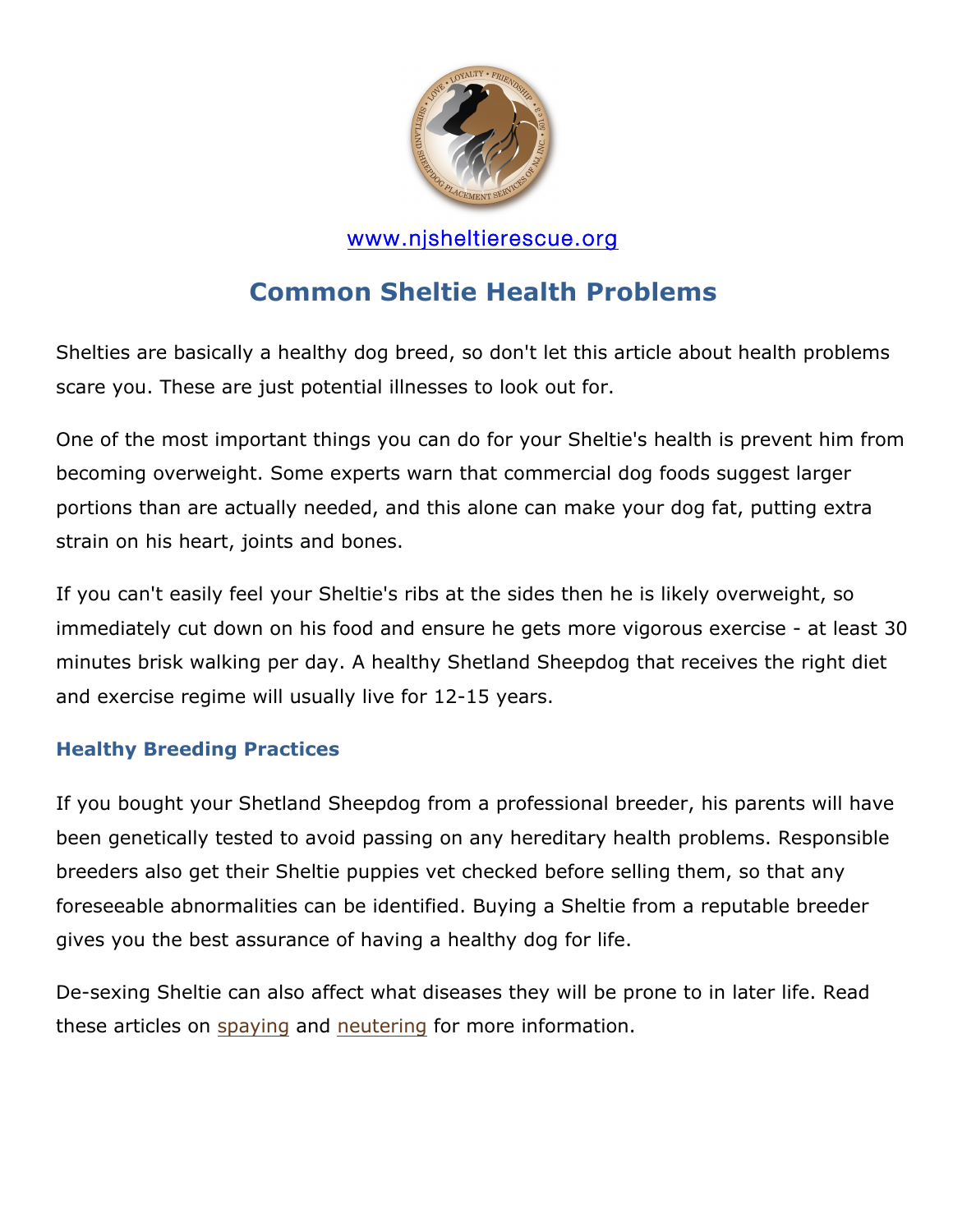



## **Potential Health Problems in Shetland Sheepdogs**

#### **Shelties suffer few health problems**

Shelties are generally healthy, especially when they have been bred with care. However there are some conditions which affect herding breeds more commonly, such as Sheltie skin problems, knee and hip abnormalities, and

eye problems. A well-bred Sheltie is unlikely to suffer from any health problems in the following list, but you should be aware of them in any event to help with early diagnosis.

## **Patellar Luxation**

This is more common in small and toy breeds and is where the knee cap floats out of position, causing pain and difficulty straightening the leg. If your Sheltie has patellar luxation, he will limp and hold his hind leg up. This may only last for 10 minutes before he returns to normal, but it will be a recurring problem. It most often affects dogs in their middle years, and can be caused by an injury or a genetic defect. Ongoing treatment involves massaging the affected knee, but in chronic or severe cases, he will need surgery with a 30-60 day recovery period.

## **Hip Dysplasia**

This is a large breed health problem - but also appears in smaller purebreds like Shetland Sheepdogs as a genetic abnormality. Hip dysplasia is caused by a subluxation in the hip joint, which causes extra wear and tear of the joint, leading to painful arthritis. It usually shows up in middle age and you'll see your Sheltie limping on his hind leg (or hopping like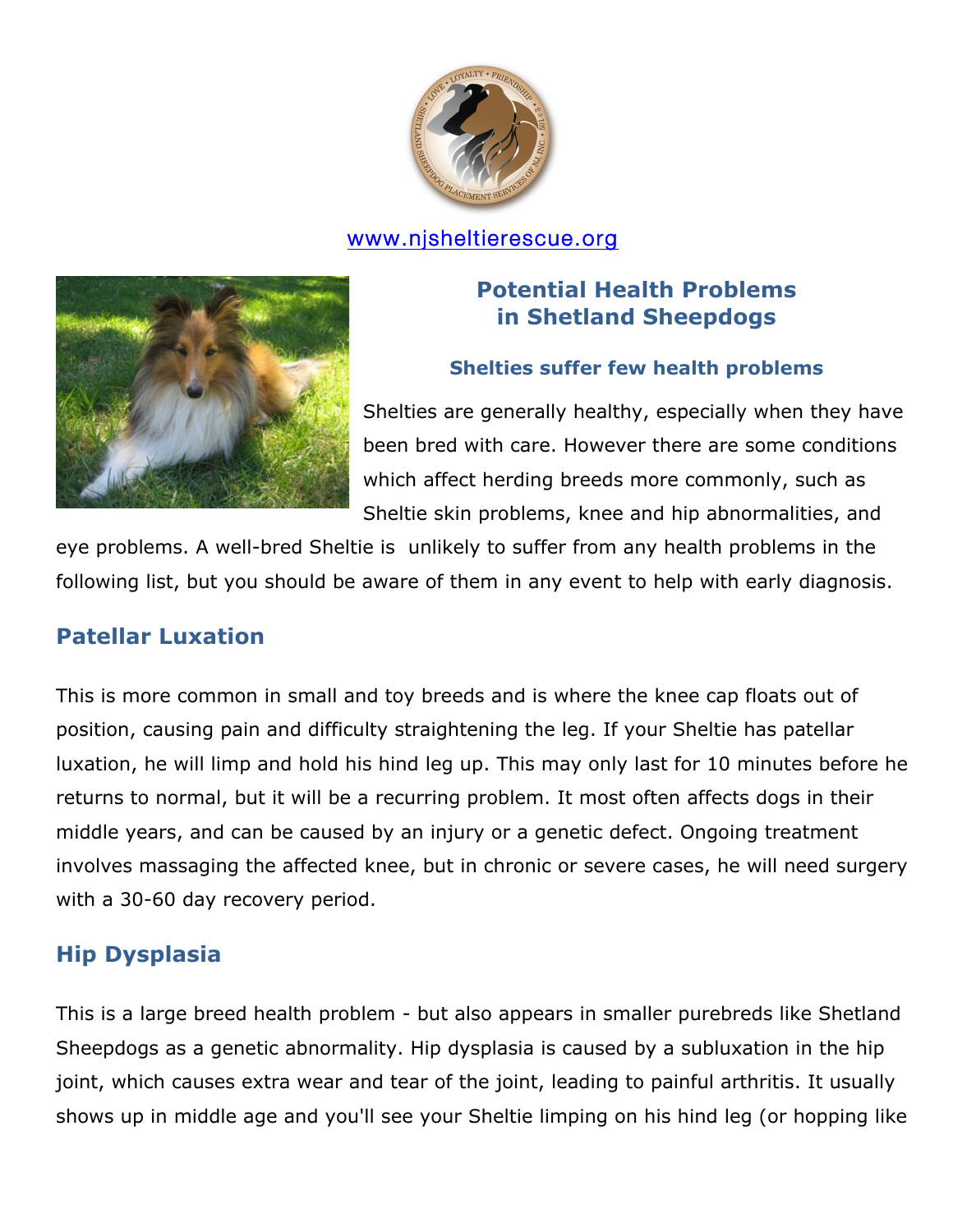

a rabbit while running) and hesitating when climbing stairs because of the pain it causes. A vet can diagnose hip dysplasia with a physical exam and x-rays. You then have two options: medical management or surgery. The former means maintaining your dogs healthy weight, giving him low-impact exercise like slow jogging and swimming, a warm sleeping area, and massage therapy. If you can afford it, there are many types of surgical treatment available depending on the age of your dog and the severity of the hip dysplasia.

## **Dermatomyositis**

This is a Sheltie skin problem that affects young herding breed dogs and is more commonly known as Collie Nose. It is genetic but can be aggravated by trauma and UV light. If you see your Sheltie has any redness, scaling, crusting or hair loss on the face, take him to the vet. The lesions can appear as early as 7 weeks and in some cases treated with blank ink tattooed on the affected areas. Other treatments take the form of medication and a diet rich with Vitamin E and fatty acids. In extreme cases, the lesions can become cancerous and the condition fatal.

## **Scleral Ectasia**

Also known as Collie Eye or Sheltie Eye Syndrome, this is an inherited health problem which prevents the eyes from developing properly in the womb. This causes impaired vision due to a detached retina, optic nerve abnormalities, or loss of retinal cells. It's thought to affect 90% of modern American Collies to some degree. Professional breeders eye-check all their Sheltie puppies and notify the new owners if any abnormality is found. Selective breeding means they don't breed dogs with Sheltie Eye which reduces the incidence of this disease, for which there is no treatment.